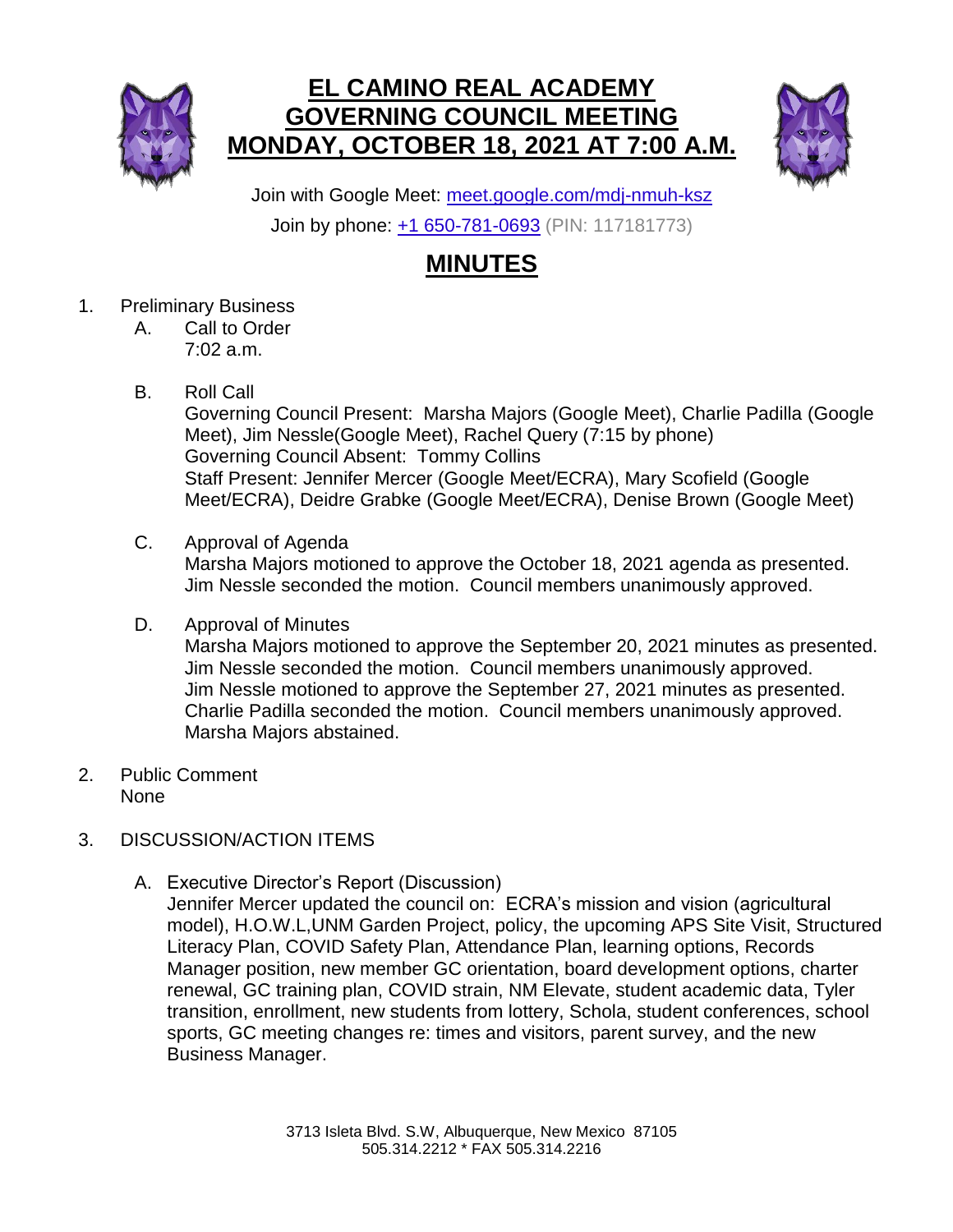



- Special Education Law and Compliance (Discussion) Jennifer Mercer updated the GC on: new students, Tyler, the new Social Worker and Diagnostician, and our consultant is collaborating with administration on revisions to special education processes and procedures.
- C. Financial Statements and Cash Disbursements (Action) Jim Nessle motioned to table item C. Rachel Query seconded the motion. Council members unanimously approved.
- D. BARS (Action)

Rachel Query motioned to approve BARS FY22-11 and FY22-12 as presented. Marsha Majors seconded the motion. Council members unanimously approved.

- E. Approval of Purchase Orders over \$7500 (Action) Marsha Majors motioned to approve the \$23,750 Robert Half recruitment fee for Ms. Grabke and authorize Ms. Mercer to sign on behalf of the council. Rachel Query seconded the motion. Council members unanimously approved.
- F. Approval of Policies: Therapy Dog Policy, Student Non-discrimination for Race/Religion/Culture Hair Policy, Policy Implementing Public Health Order dated August 17, 2021, Background Check and Employment History Policy, School Lottery, Prohibiting Racialized Aggression, Required Training in Detection/Reporting of Child Abuse/Neglect, Ethical Misconduct, Professional Responsibilities, Sexual Abuse, and Assault/Substance Abuse, Ethical Misconduct Investigation and Reporting Policy, and Student Dental Exam Verification Policy (Action) Marsha Majors motioned to approve the policies as listed in the agenda as presented. Rachel Query seconded the motion. Council members unanimously approved.
- G. Approval of Policies for Posting: COVID-19 Response School Policy/Procedure Guidebook, Employee Sick Leave Per HB2 202 (Action) Jim Nessle motioned to table item G. Rachel Query seconded the motion. Council members unanimously approved.
- H. Approval of Cash Balance Resolution FY21-22 (Action) Rachel Query motioned to approve the FY21-22 Cash Balance Resolution. Marsha Majors seconded the motion. Council members unanimously approved.
- I. Certification of 6-30-21 Fixed Assets (Action) Marsha Majors motioned to approve the 6-30-21 Fixed Assets certification as presented. Jim Nessle seconded the motion. Council members unanimously approved.